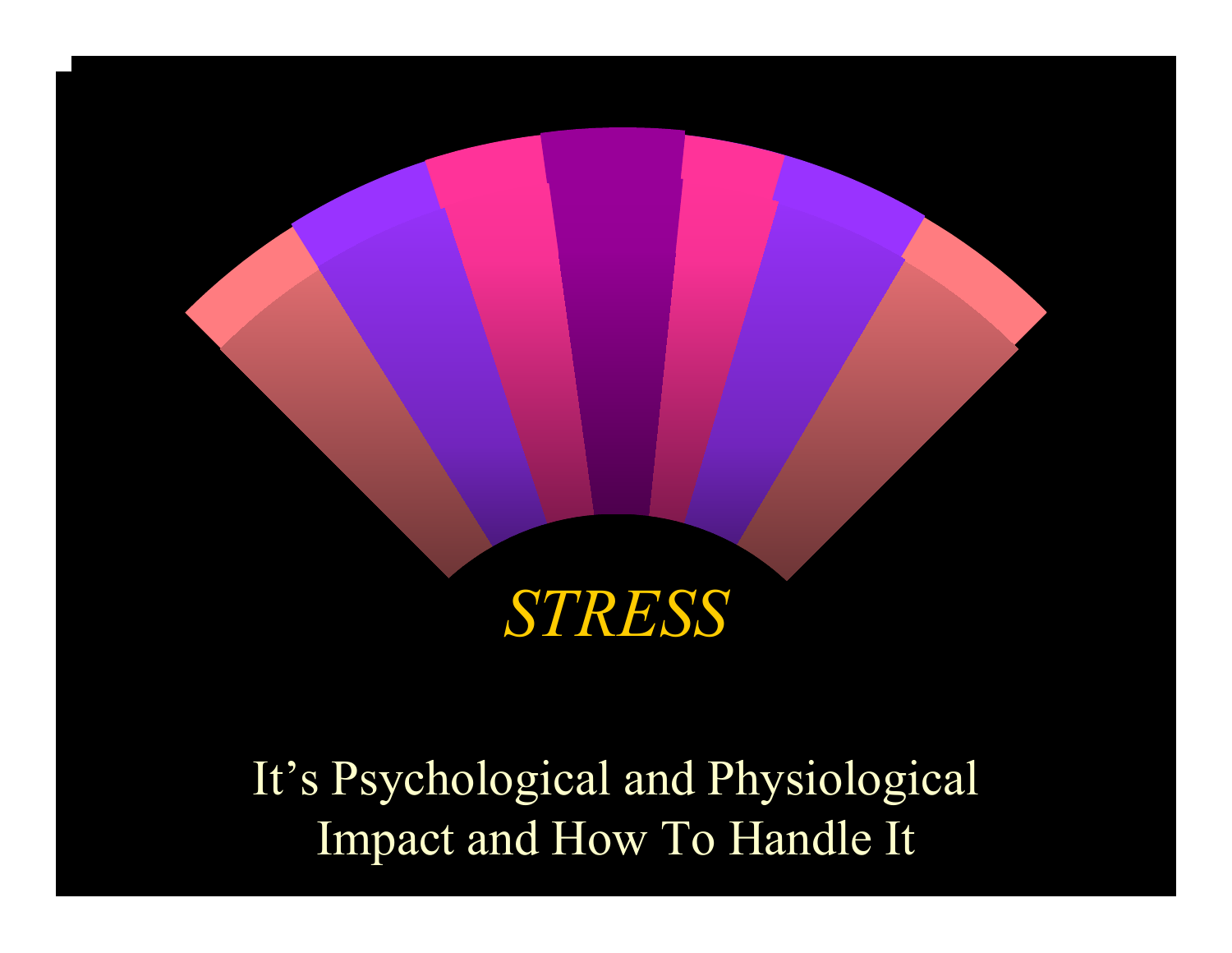### *WHAT IS STRESS?*

◗

- A state of tension created when a person responds to demands and pressures from work, family, external sources, and internal self-imposed demands, obligations and selfcriticism.
- The perception of physical or psychological threat or danger.
	- Involves the perception that the threat or danger is beyond our ability to cope.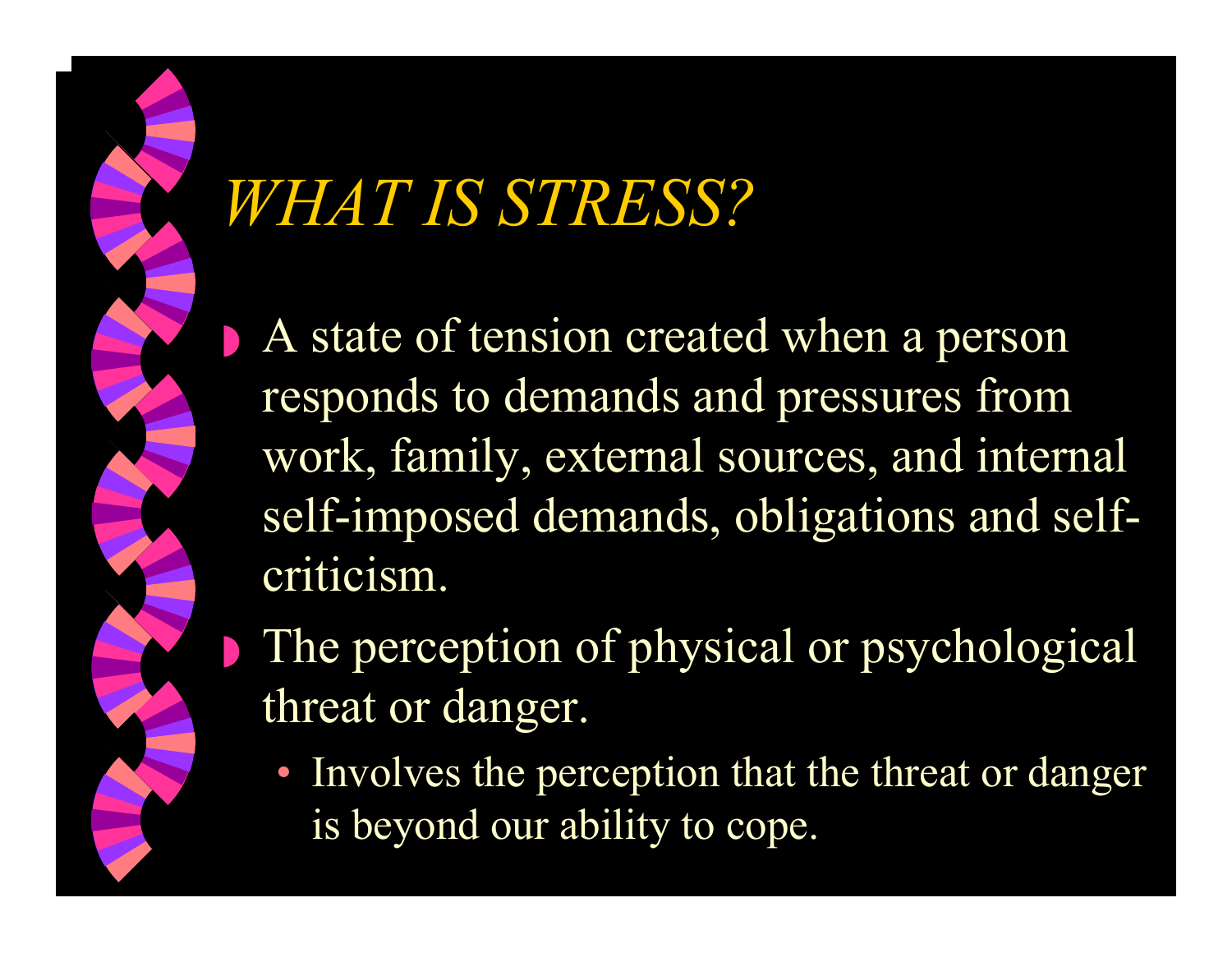# *What is Stress?*

◗ Dis-ease created by the abuse we give our minds and bodies.

• By our personality.

- How we handle daily situations in our environment.
- ◗ Can be damaging or unpleasant -"Distress." ◗ Can be fantastic or fatal. Is an individual matter.
	- Complete freedom from stress is death.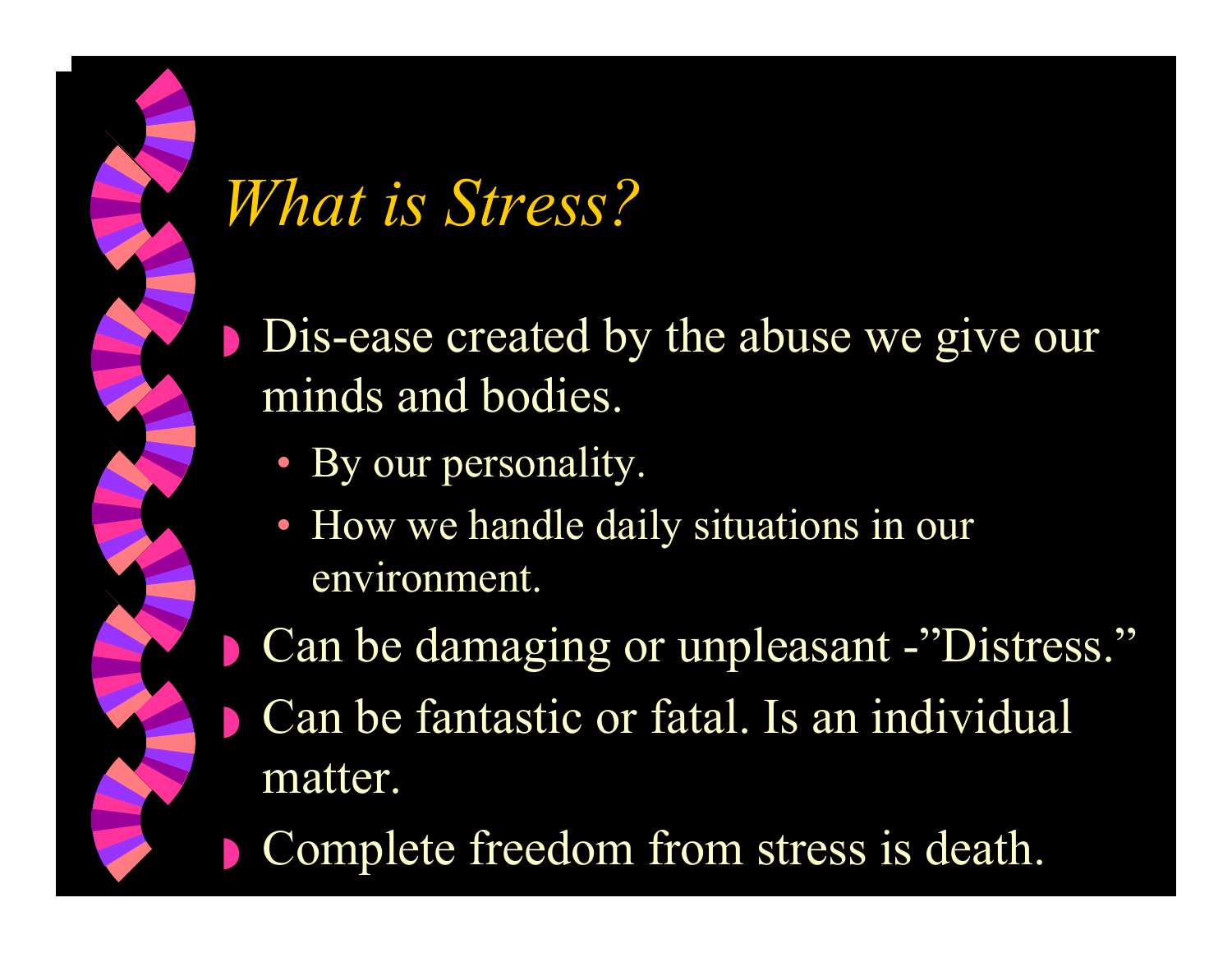#### *Causes - Stressors*

- ◗Mental Tensions/Psychological Threats.
- ◗Frustrations, Insecurity.
- ◗Having No Purpose in Life.
- ◗In-Laws, Parents, Finances, Family Demands.
- ◗ Seeking Work, Job Pressures, Work Overload, Work Underload
- ◗ Health Concerns, Lack of Rest and Leisure.
	- Techno-stress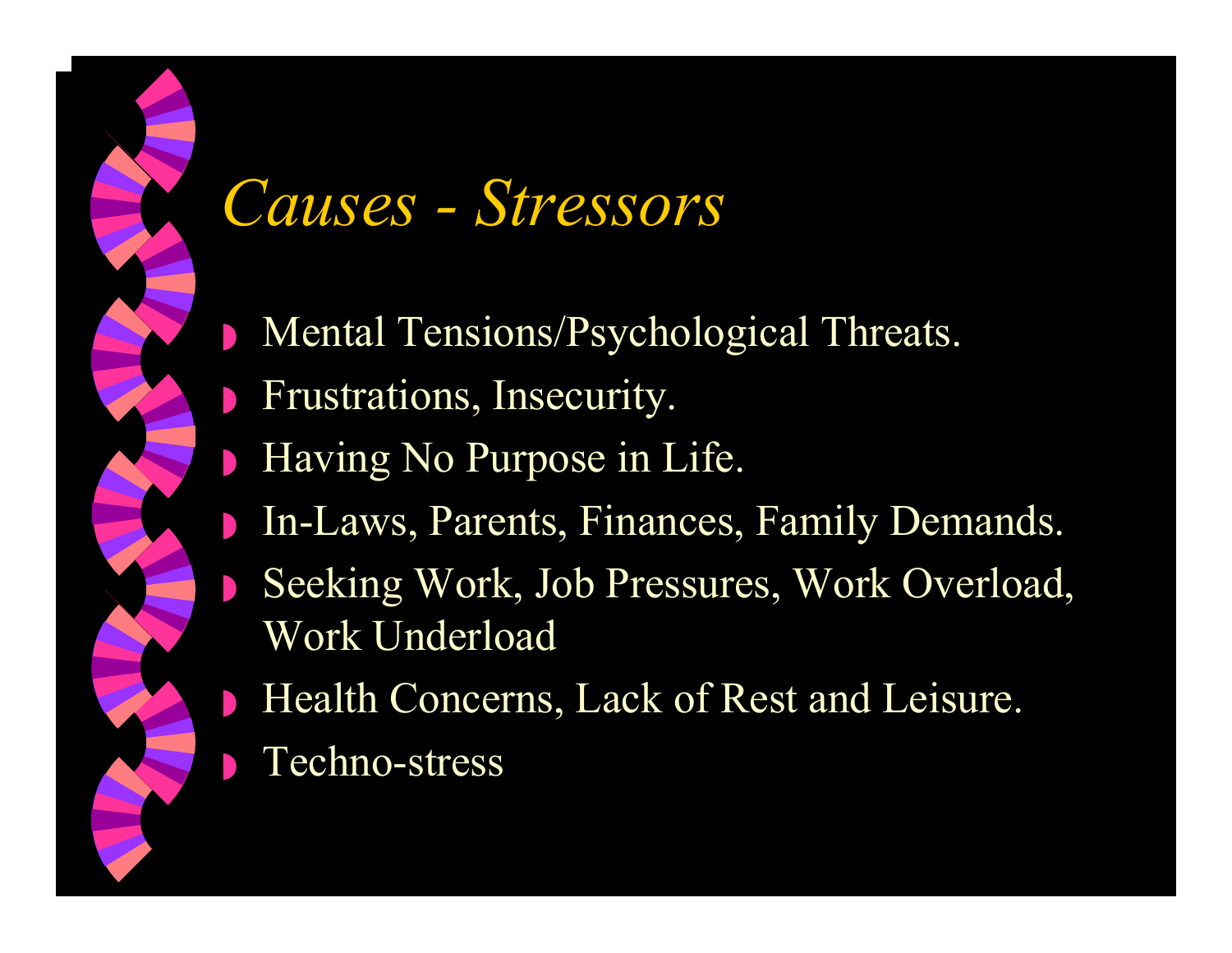#### *Causes - Stressors*

- ◗ Grief, Loneliness, Sadness, Chronic Illness in Family.
- ◗Bad Diet, Dis-ease.

- ◗ Relationships, Poor Communication, Peer Pressure.
	- Trauma, Abuse, Environment.
- ◗ Poor Self-Image, Low Self-Esteem. Negative View of the World.
- ◗**Fear, feelings of helplessness.**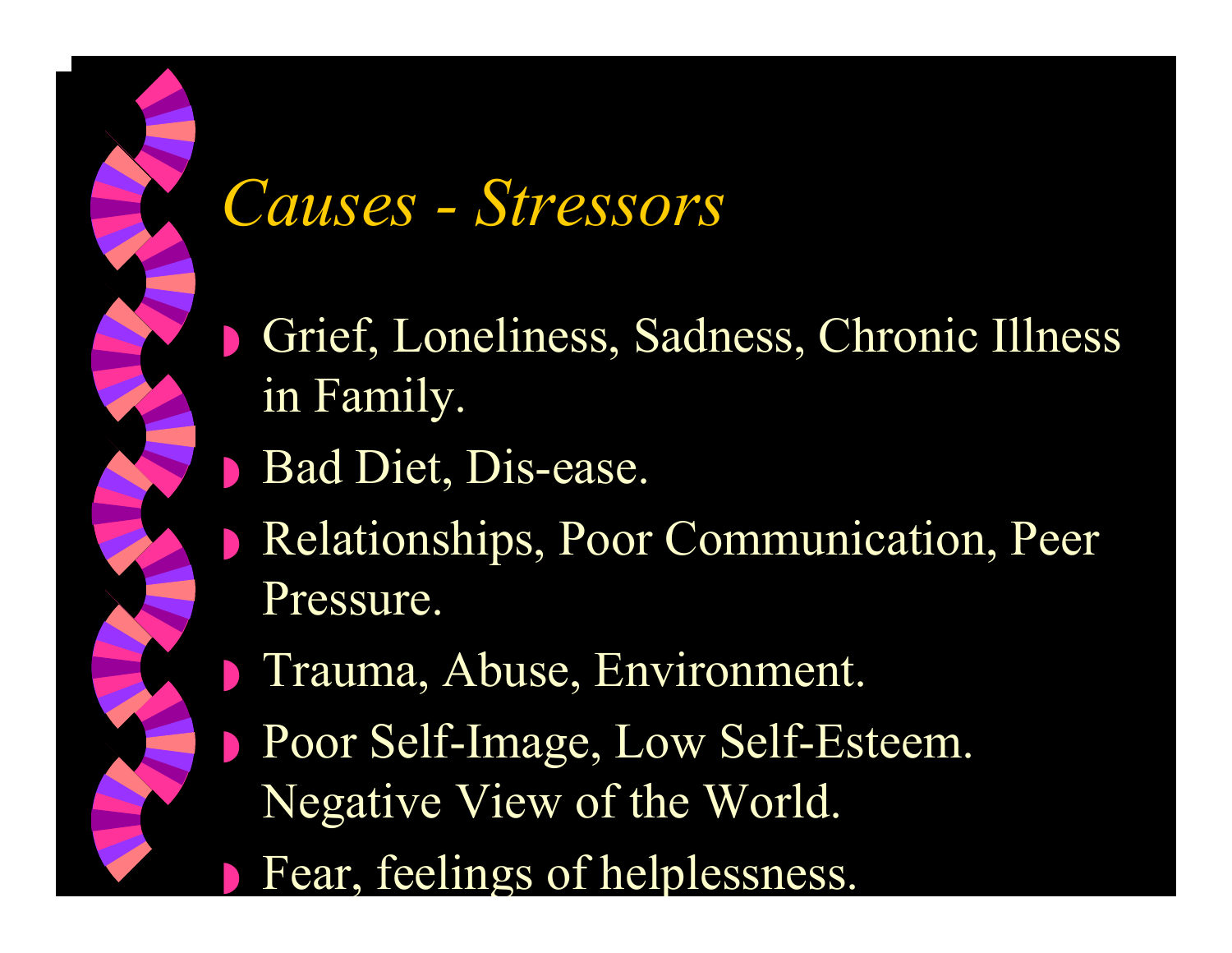# *What are Some Symptoms of Stress?*



◗ Short-temper, moodiness, anger, nervousness, anxiety, paranoia, nervous tics, muscle spasms, boredness.

**Tension & migraine** headaches, loss of memory.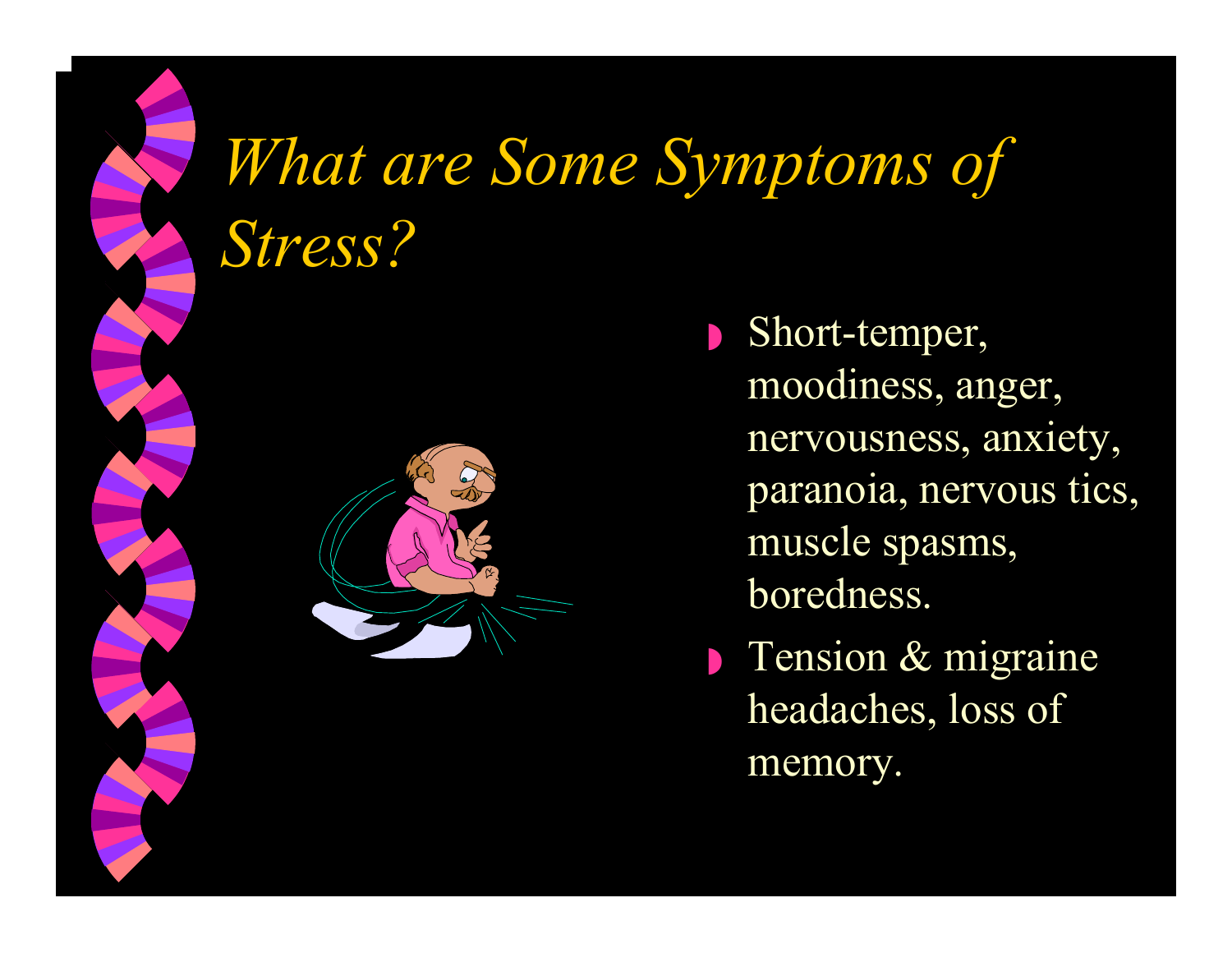## *Symptoms of Stress*

- $\begin{array}{c} \hline \end{array}$ Fatigue, burnout, mental breakdown.
- ◗ Older appearance, sagging eyes, creasing forehead.
- ◗ Skin disorders: acne, eczema, psoriasis, baldness.
	- Chronic head and neck aches, stiff muscles, low back pain, painful joints, arthritis.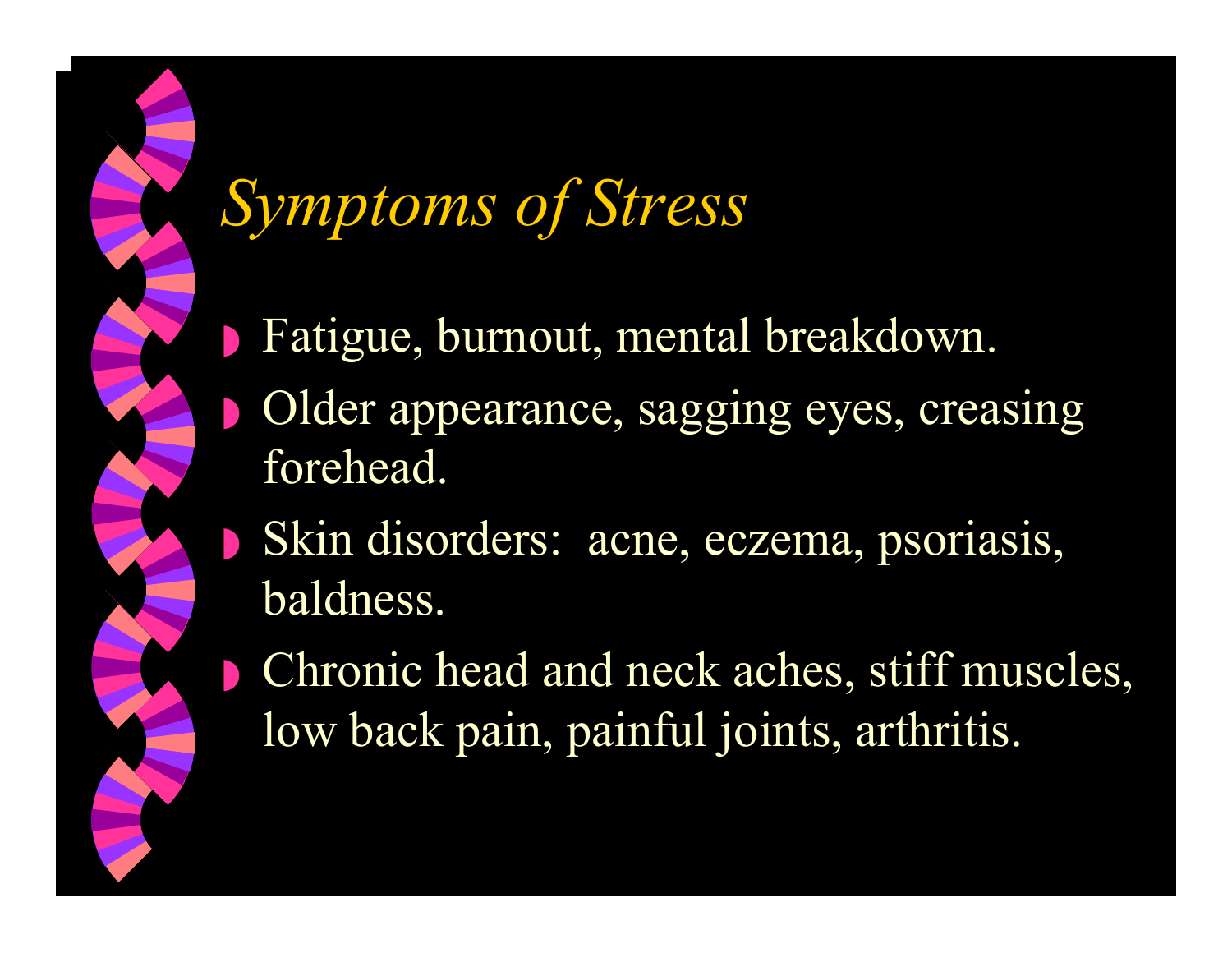## *Symptoms of Stress*

- ◗ Weight gain, upset stomach, high cholesterol.
- ◗ Colds, Flus, Viruses, Asthma, Frequent Infections.
	- Overuse of drugs, tranquilizers, sleeping pills.
- ◗ Addictions, Depression, Alcoholism. ◗Chronic illness.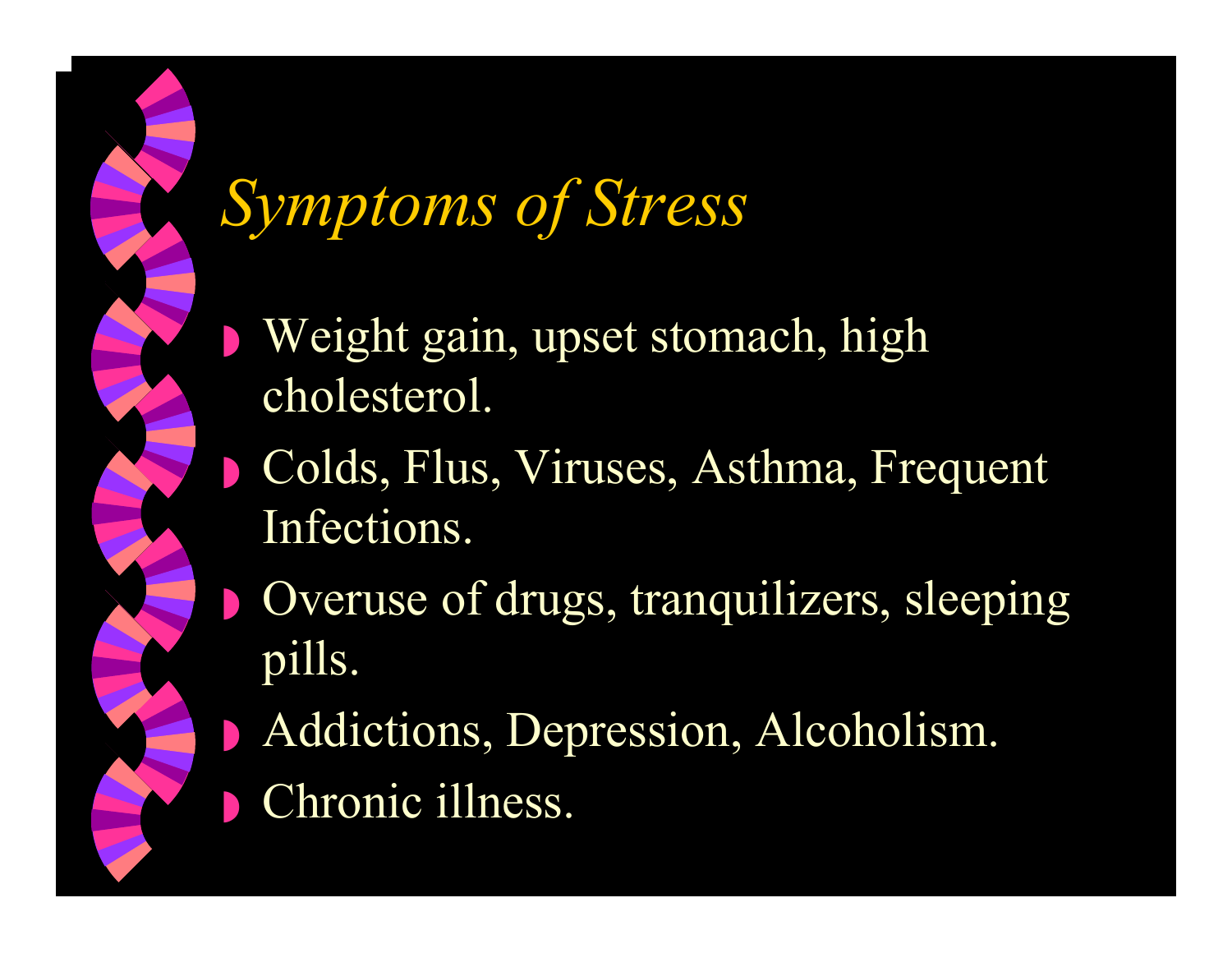### *PSYCHOLOGICAL IMPACT*

- ◗ Erodes Performance.
- ◗ Reduces productivity. Leads to costly mistakes in the office.
- ◗ Poor morale, high employee turnover.
	- Burnout, absenteeism.

◗

◗ Impaired concentration, mental confusion, poor judgment, irritability.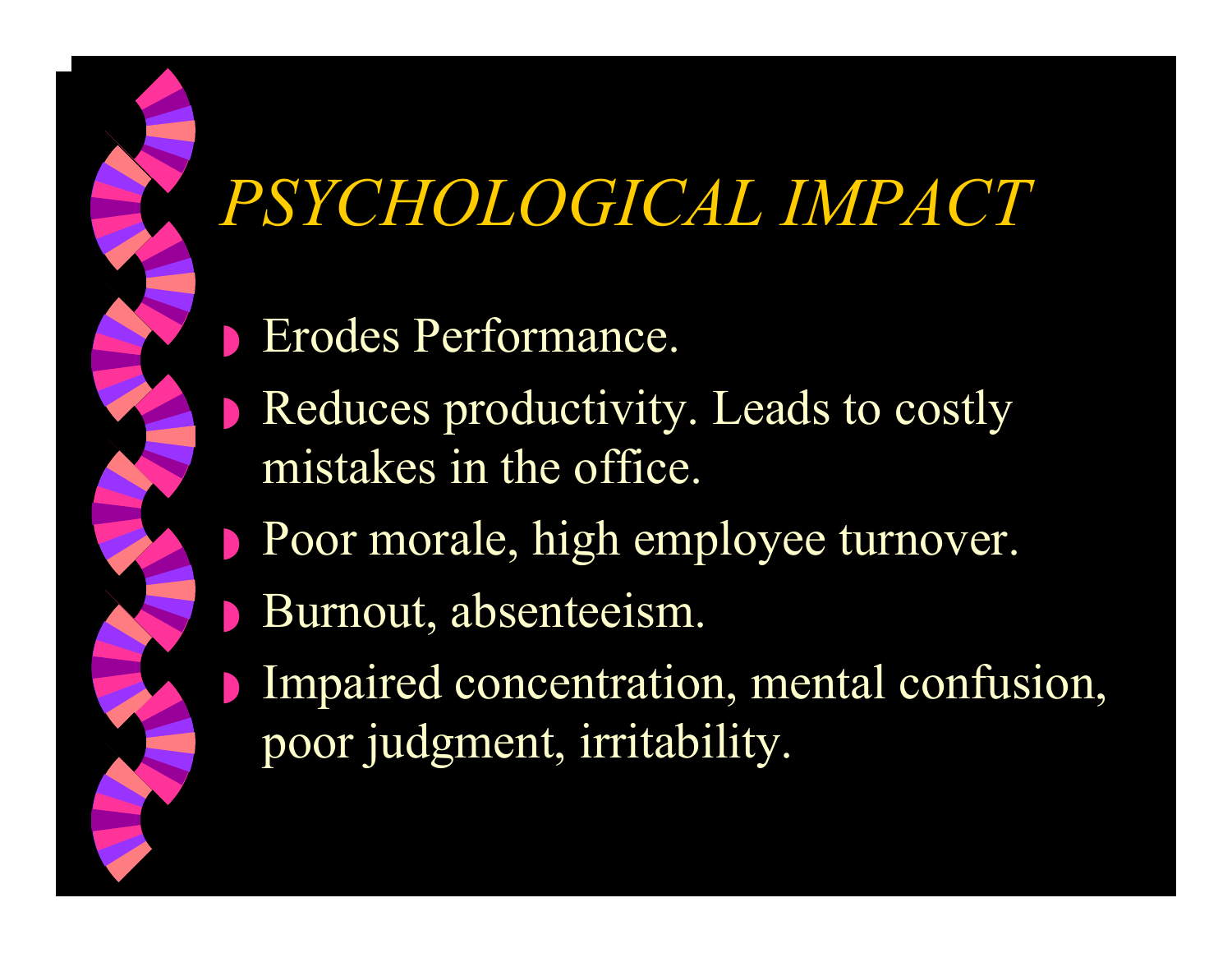### *Psychological Impact*

- $\begin{array}{c} \hline \end{array}$ Increases muscular tension & headaches.
- ◗ Leads to addictions (drugs, sugar, alcohol, nicotine, caffeine).
- ◗ Psychological health influences physical health.
- ◗ Instability and uncertainty can increase the disease process.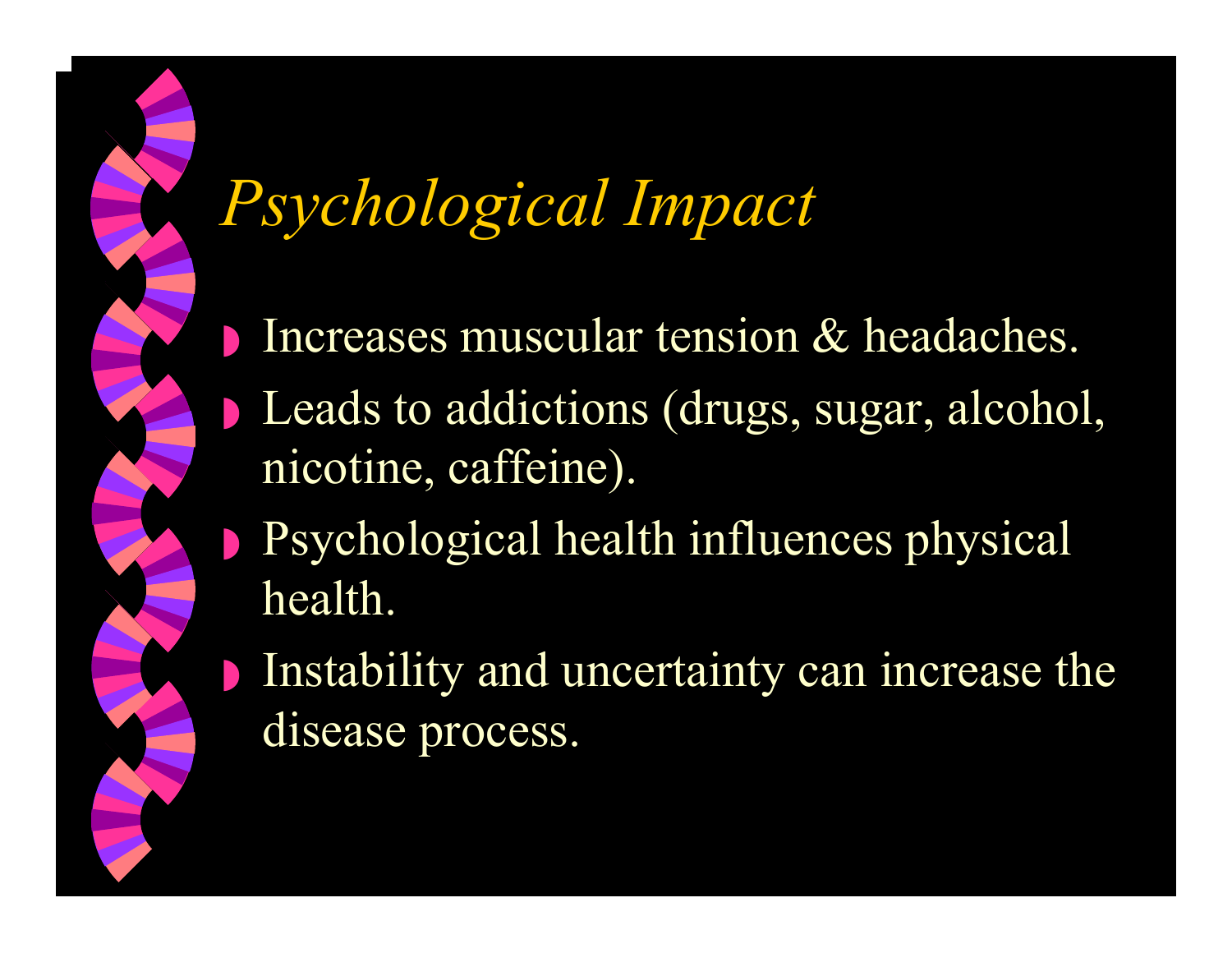#### *Physiological Impact*



- ◗ Depletes excessive amounts of nutrients in body.
- ◗ Contributes to development and progression of serious and chronic illness.
- ◗ Exacerbates preexisting conditions.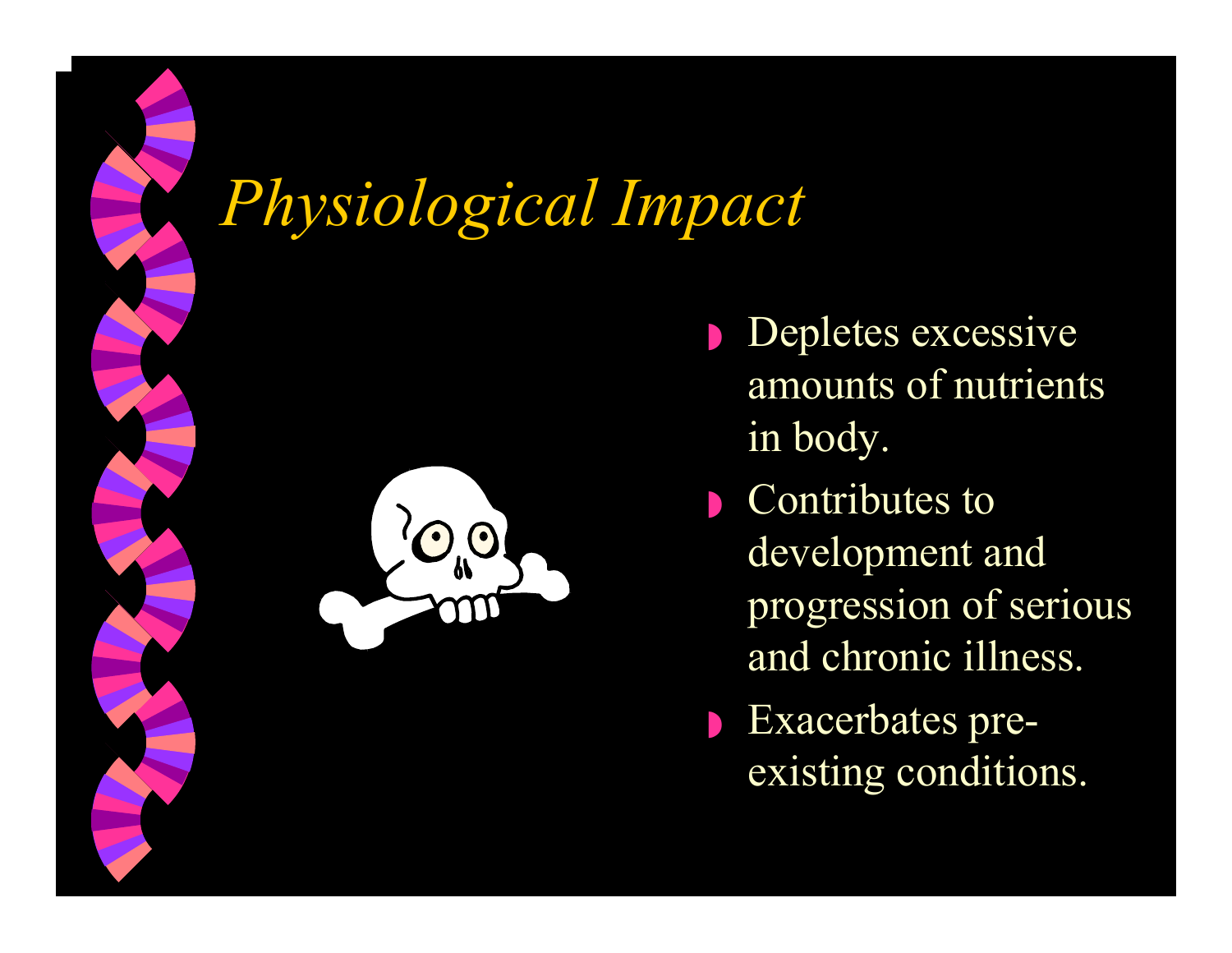# *Autonomic Nervous System Changes*

- ◗ "Flight or Fight" response causes cumulative impacts of stress.
- ◗ Constricts arterial system leading to circulatory disease risk.
- ◗Increase in cardiovascular disease.
- ◗ Blood pressure & heart rate changes, irregular heartbeat, congestive heart failure, atherosclerosis.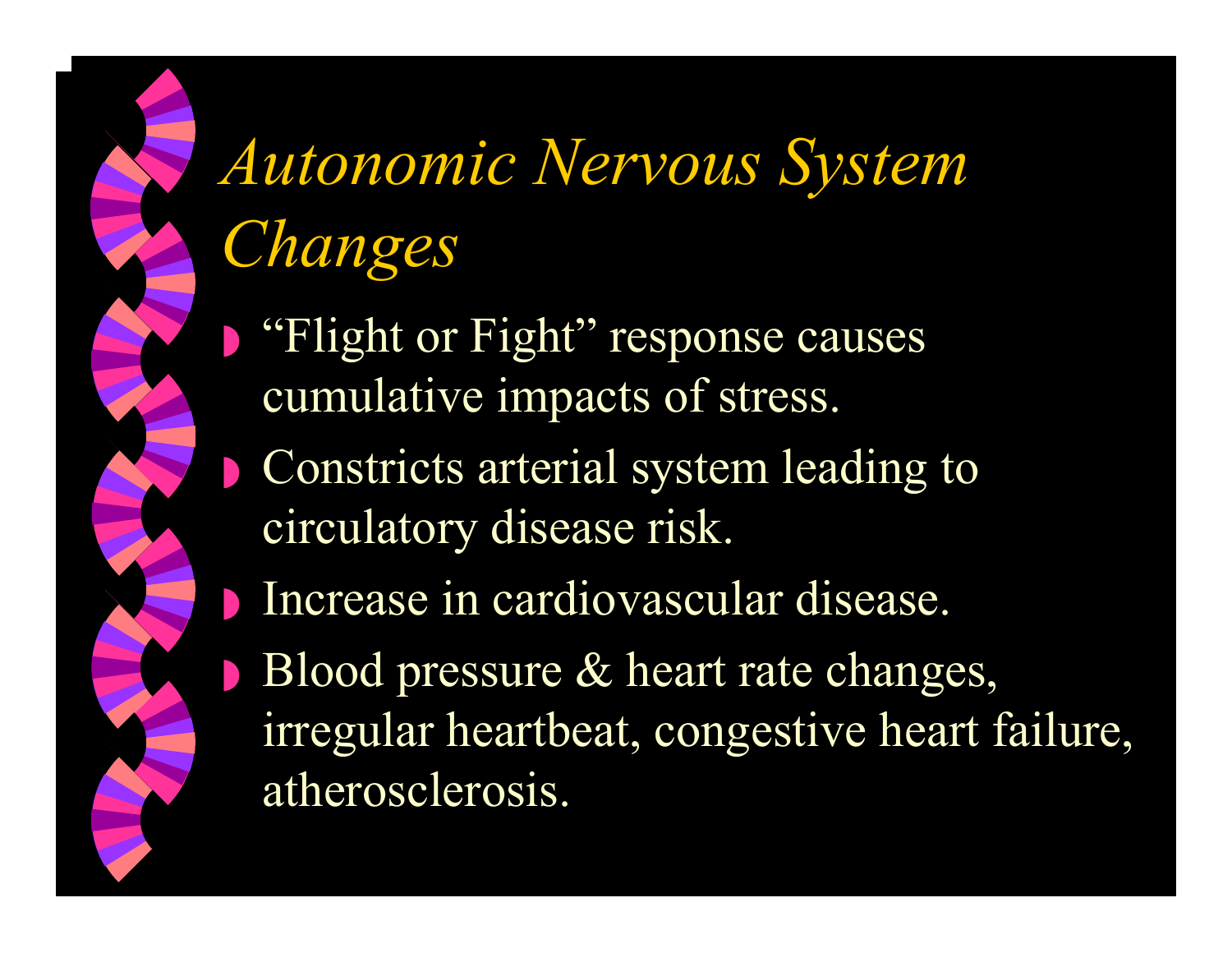### *Autonomic Nervous System*

◗

◗ Digestive system: nervous stomach, nausea, bleeding ulcers, spastic colon, ulcerative colitis.

 Causes chemical changes in the body and the development of tumors.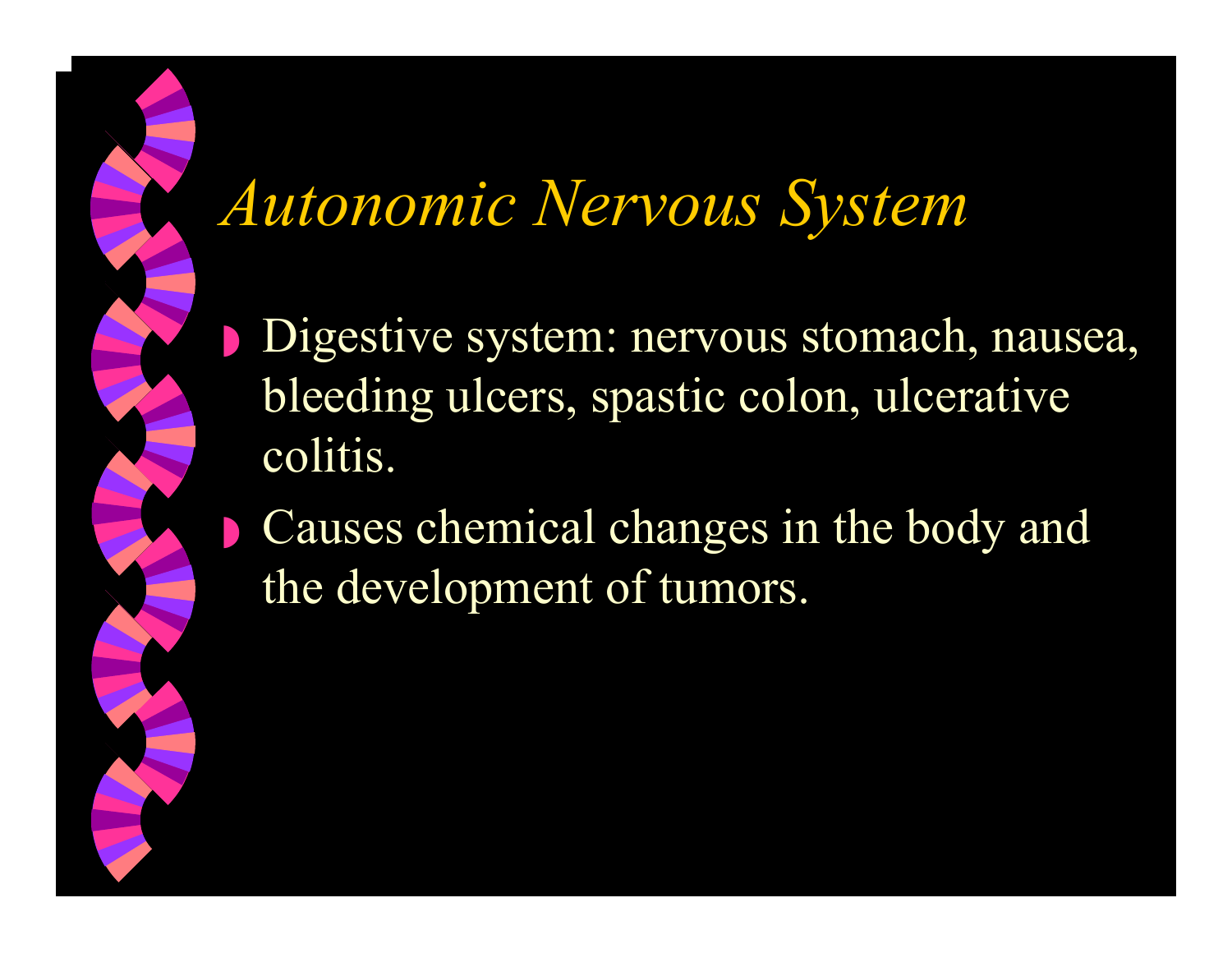### *Psychoneuroendocrine Pathways*

- $\begin{array}{c} \hline \end{array}$ Can influence every endocrine gland .
- ◗ Causes chemical changes in neuroendocrine and immune systems.
- ◗ Causes release of cortisol and ACTH which stimulates adrenal cortex.
- ◗Exhausts adrenal glands.

 $\Box$ 

 Cause thyroid malfunction which causes depression, weight loss or gain.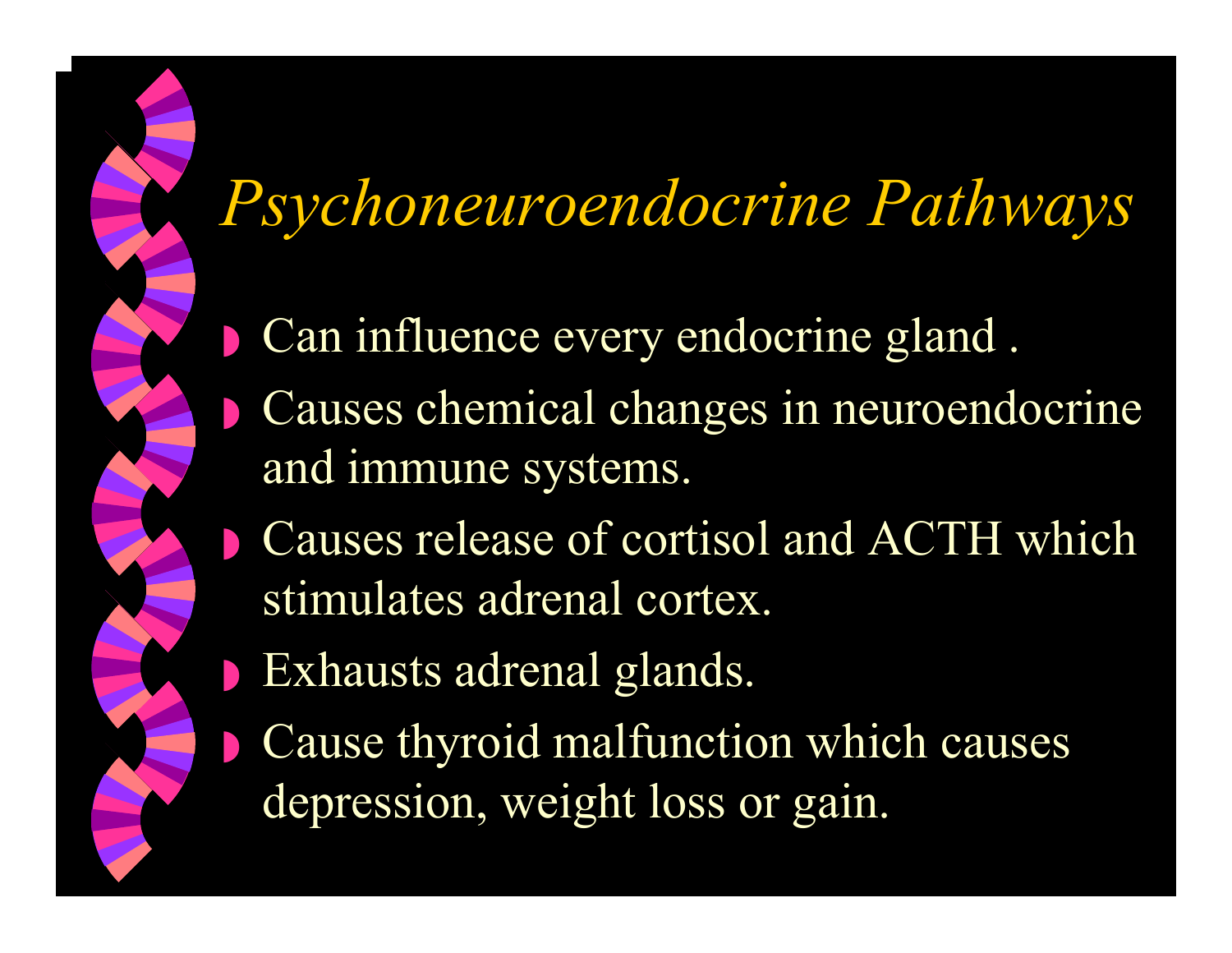#### *Psychoneuroendocrine Pathways*

- $\begin{array}{c} \hline \end{array}$  Can cause diabetes - the absence of or increase of insulin.
- ◗ Compromises the immune system (decreases immune cell count, increases respiratory infections, viruses & colds). Can lead to cancer. Allows cancer to spread more rapidly.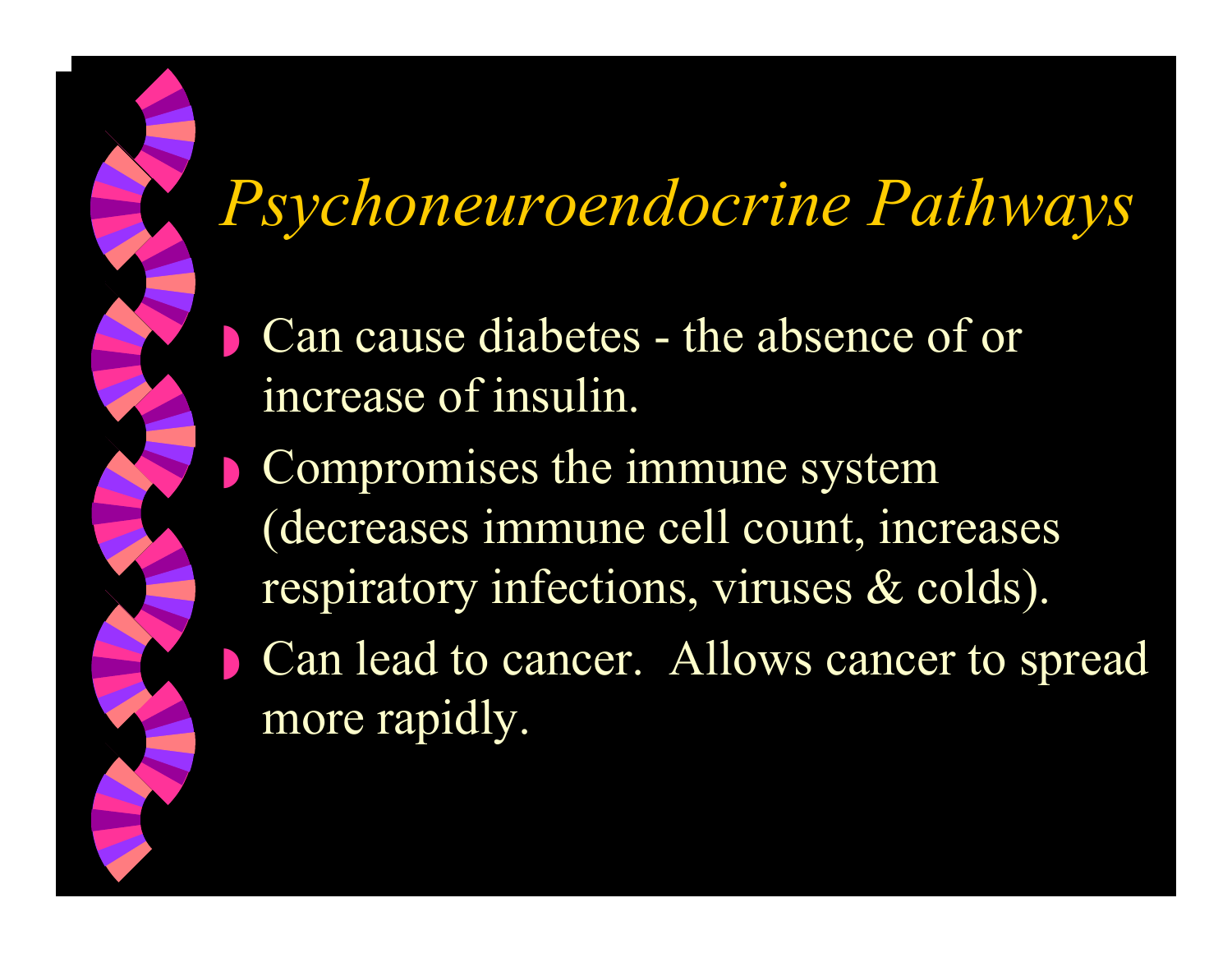### *Changes in Brain*

- ◗ Master controller of every system. Interprets what is stressful. Instructs behavior.
	- Causes chemical and structural changes in the brain.
		- Development of tumors.
		- Cerebral hemorrhages, aneurysms, strokes, death.
		- Dementia, cognitive impairment, depression.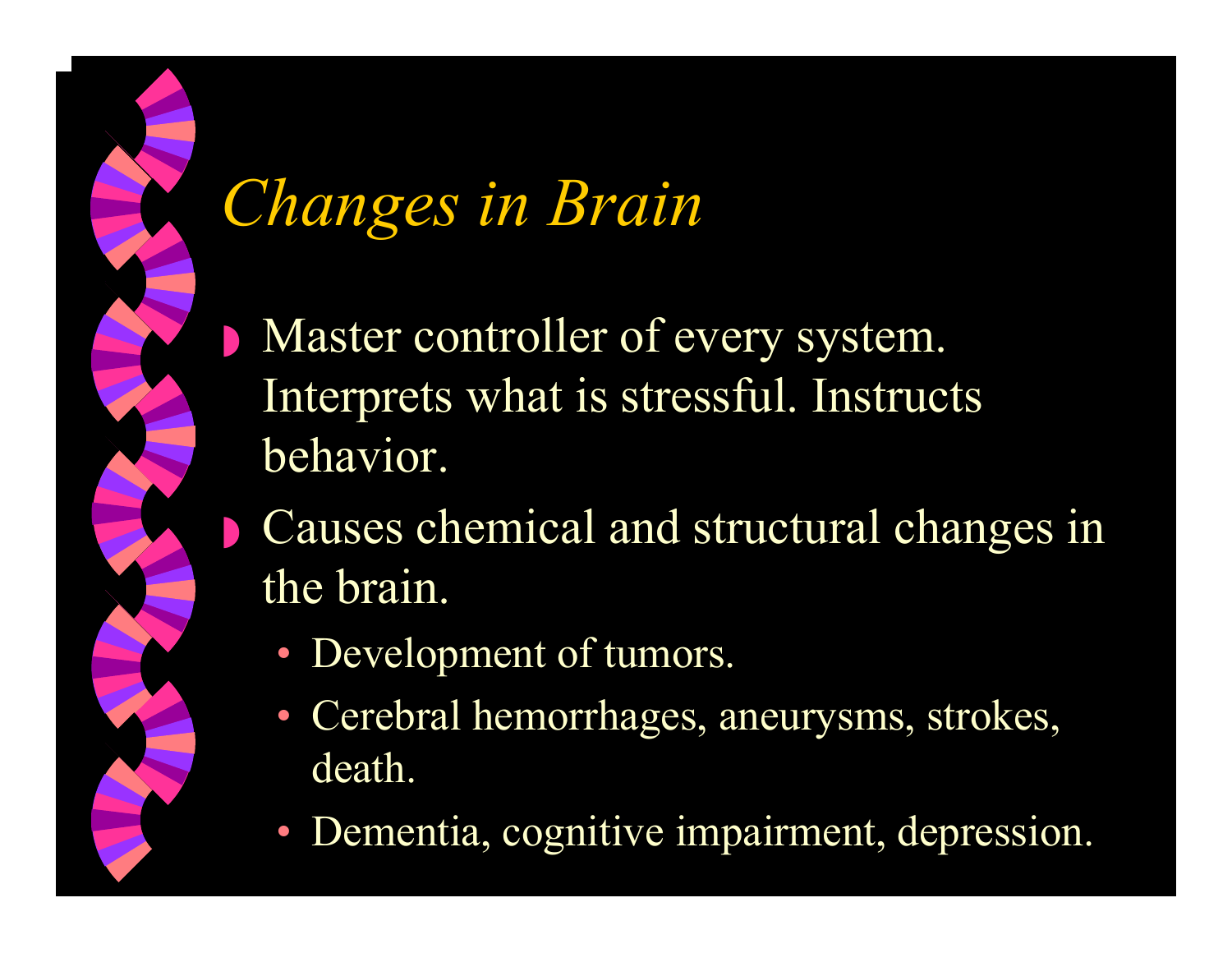### *Changes in Brain*

- ◗ Impacts amygdala (emotion & fear) and hippocampus (memory formation).
- ◗ Kills brain cells (dendrites). Causes atrophy of nerve cells (neurons).
- ◗Affects body weight.

◗

 Can cause permanent brain damage (extreme prolonged stress).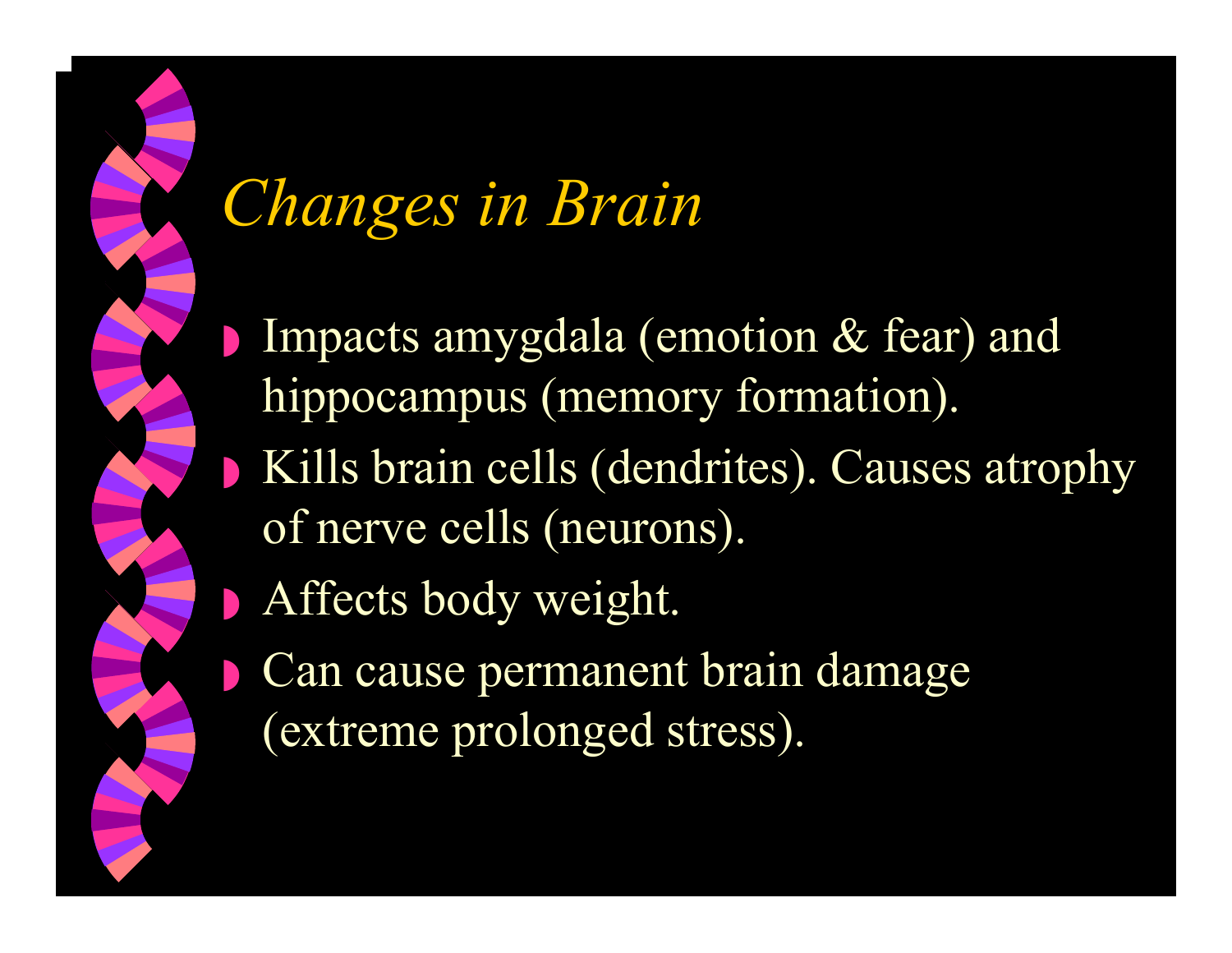#### *Ways to Manage Stress*



- ◗Take control of self
- ◗Change thinking.
- ◗Change habits.
- ◗ Find time for leisure and fun.
- ◗Get a hobby.
- ◗ Follow the 6 basic approaches.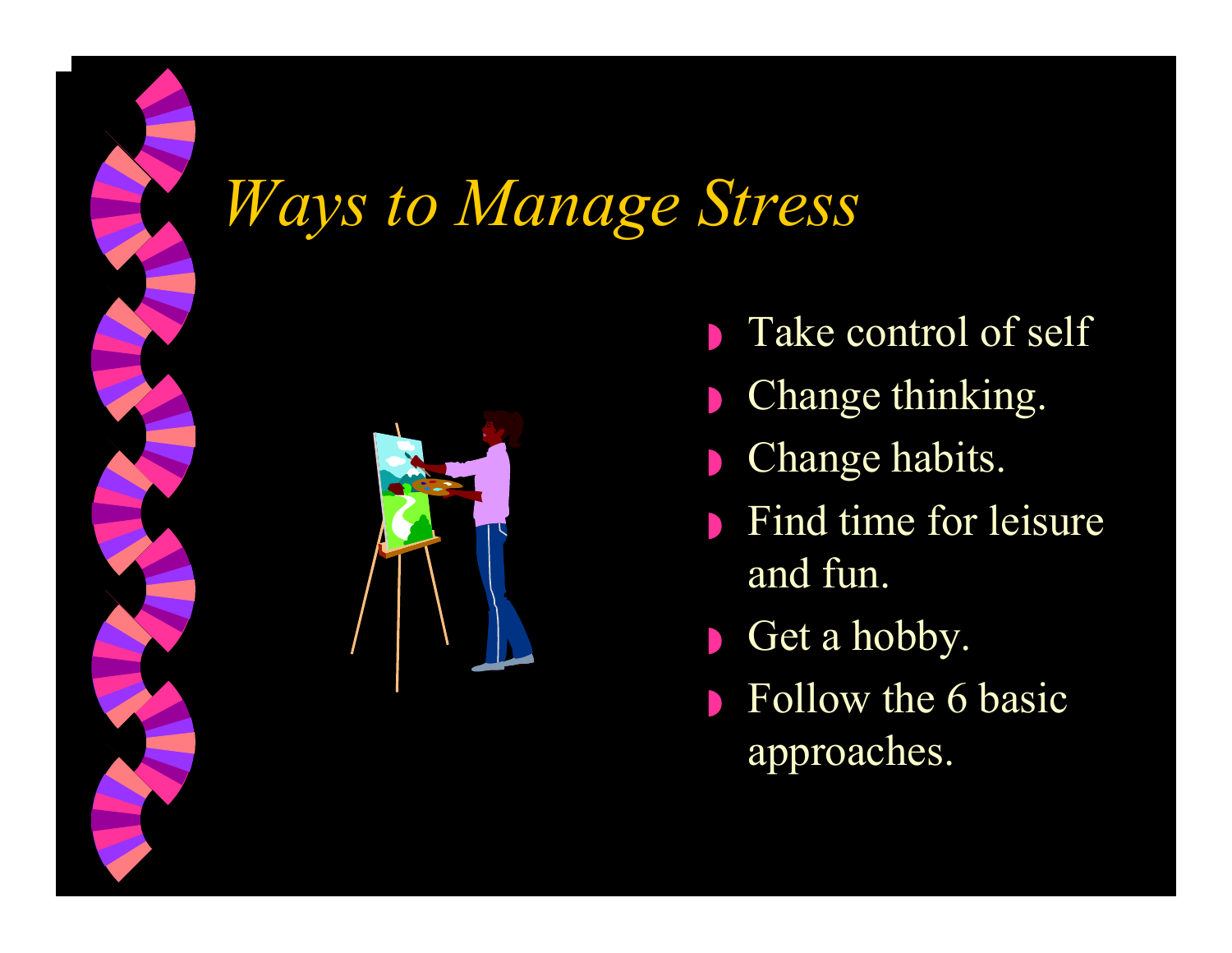### *Analytical Stress Management*

- $\begin{array}{c} \hline \end{array}$  Goal clarification, problem-solving, straight thinking.
- ◗Learn to pace yourself.

- **Improve communication.** 
	- Change work environment.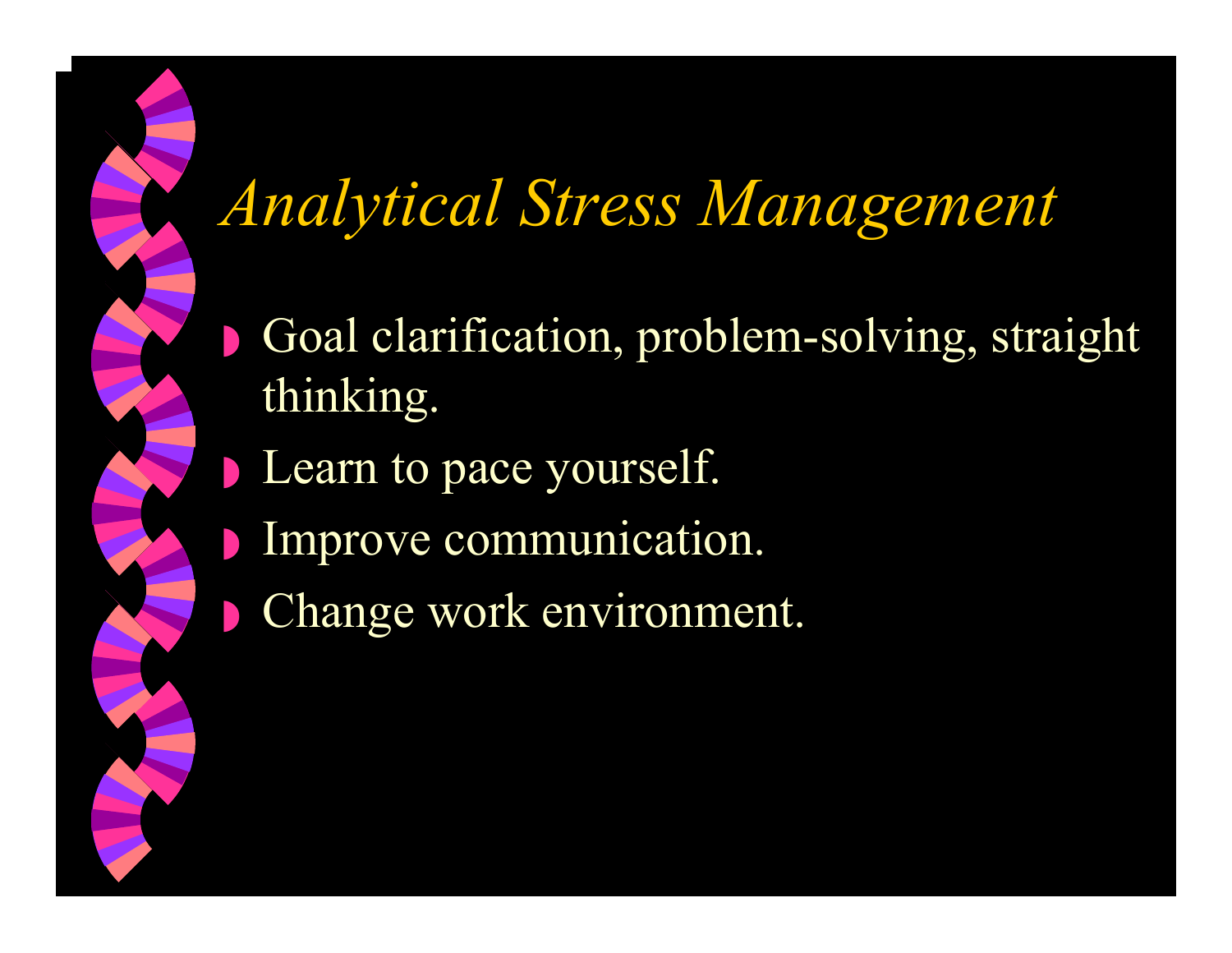#### *Athletic Stress Management*

◗ Exercise, Stretching, Swimming, Sports ◗ Productive play ◗ Yoga ◗ Walking ◗**Dance** ◗ Tai Chi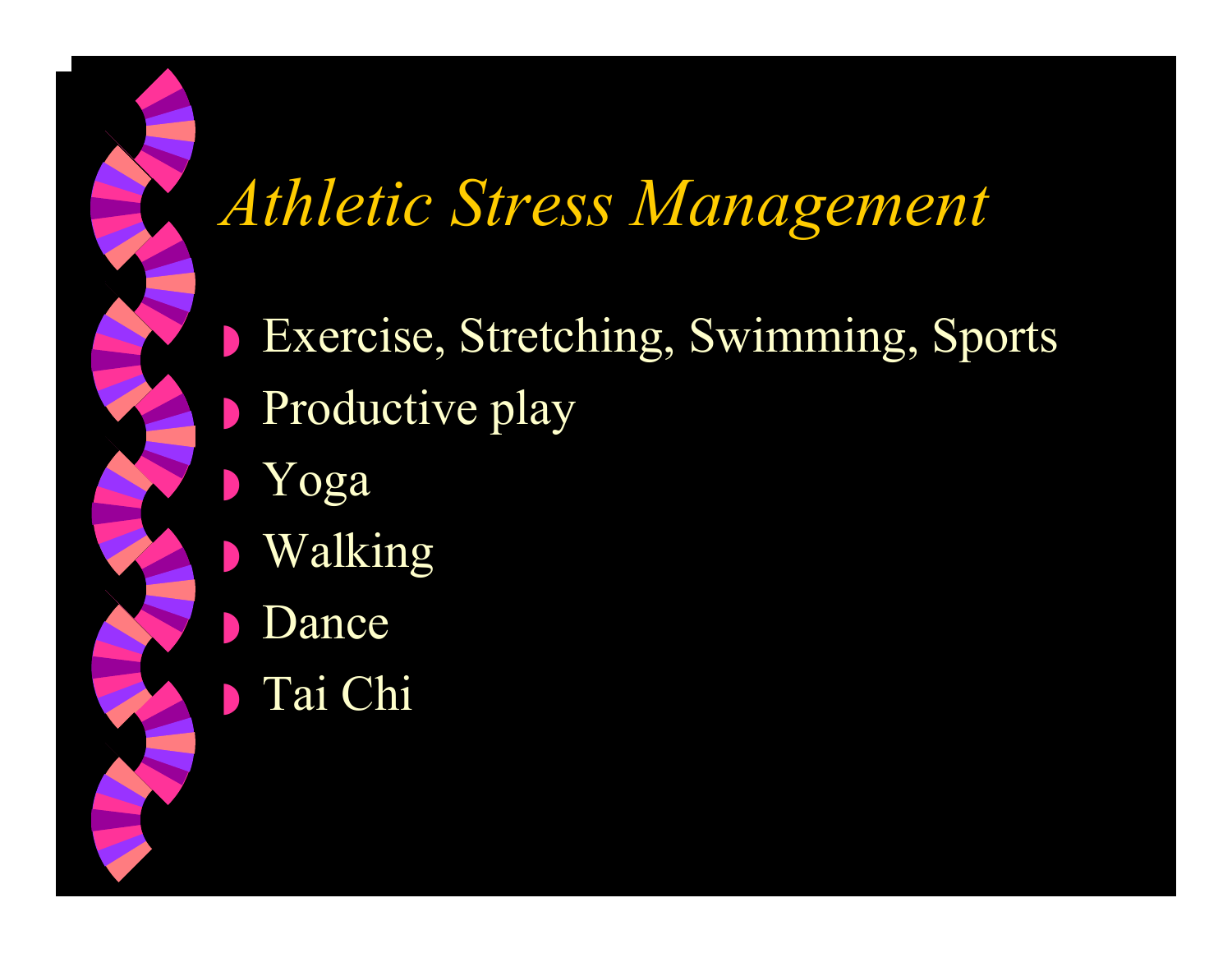#### *Aesthetic Stress Management*

- ◗ Arts & Crafts (painting, calligraphy, collage making, rugmaking, quilting, decorative arts).
- ◗ Hobbies
- ◗**Dance**

◗

 Music (play an instrument, listen to meditative music).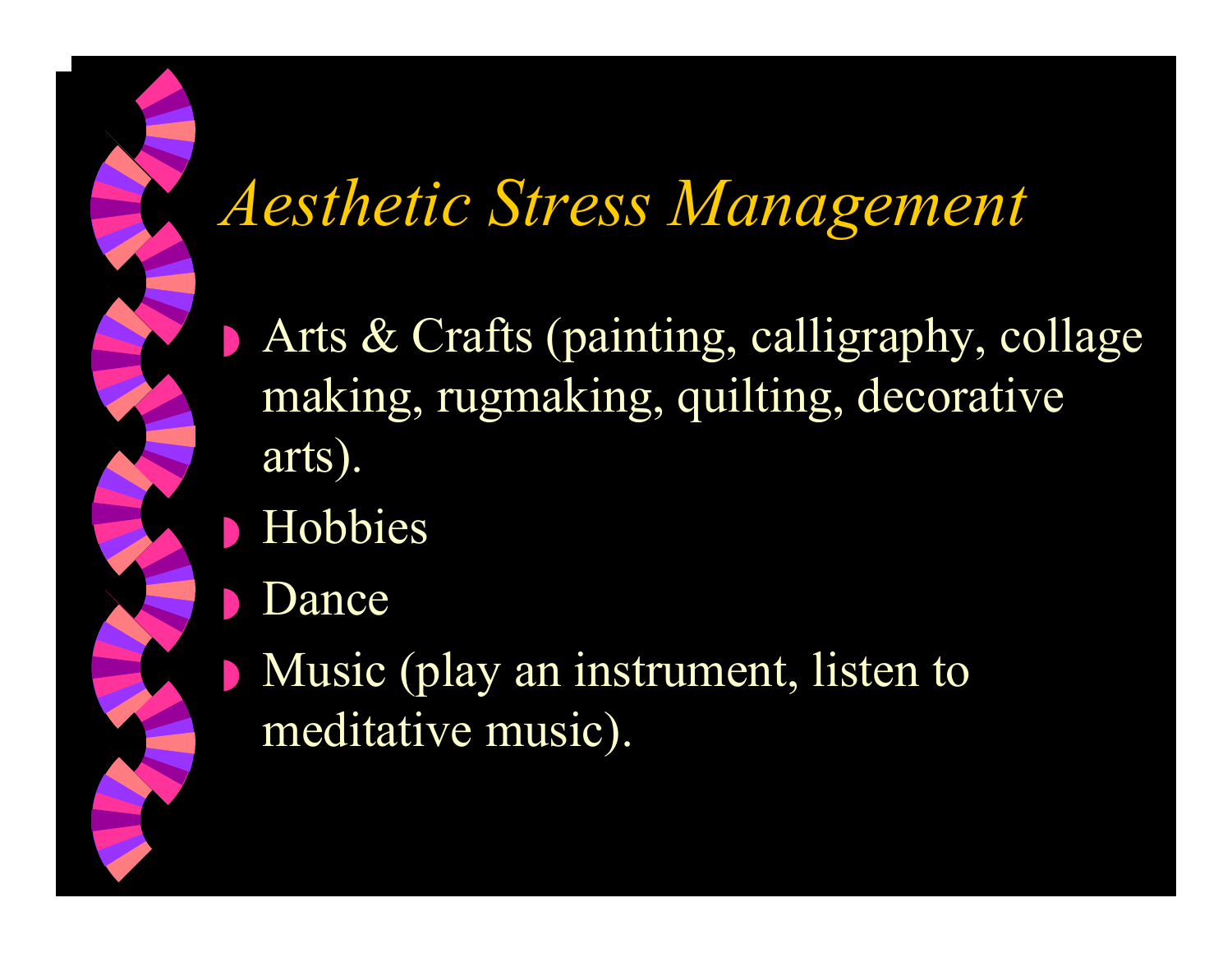### *Awareness Stress Management*

- ◗Biorhythm & Biofeedback.
- ◗Therapeutic massage, foot & hand reflexology.
- ◗ Zen breathing, Deep breathing.
- ◗Laughter, humor.
- ◗Rest & Relaxation.
- ◗ Warm Baths (whirlpool, steam & mineral).
	- Aromatherapy.

◗

◗Color Therapy.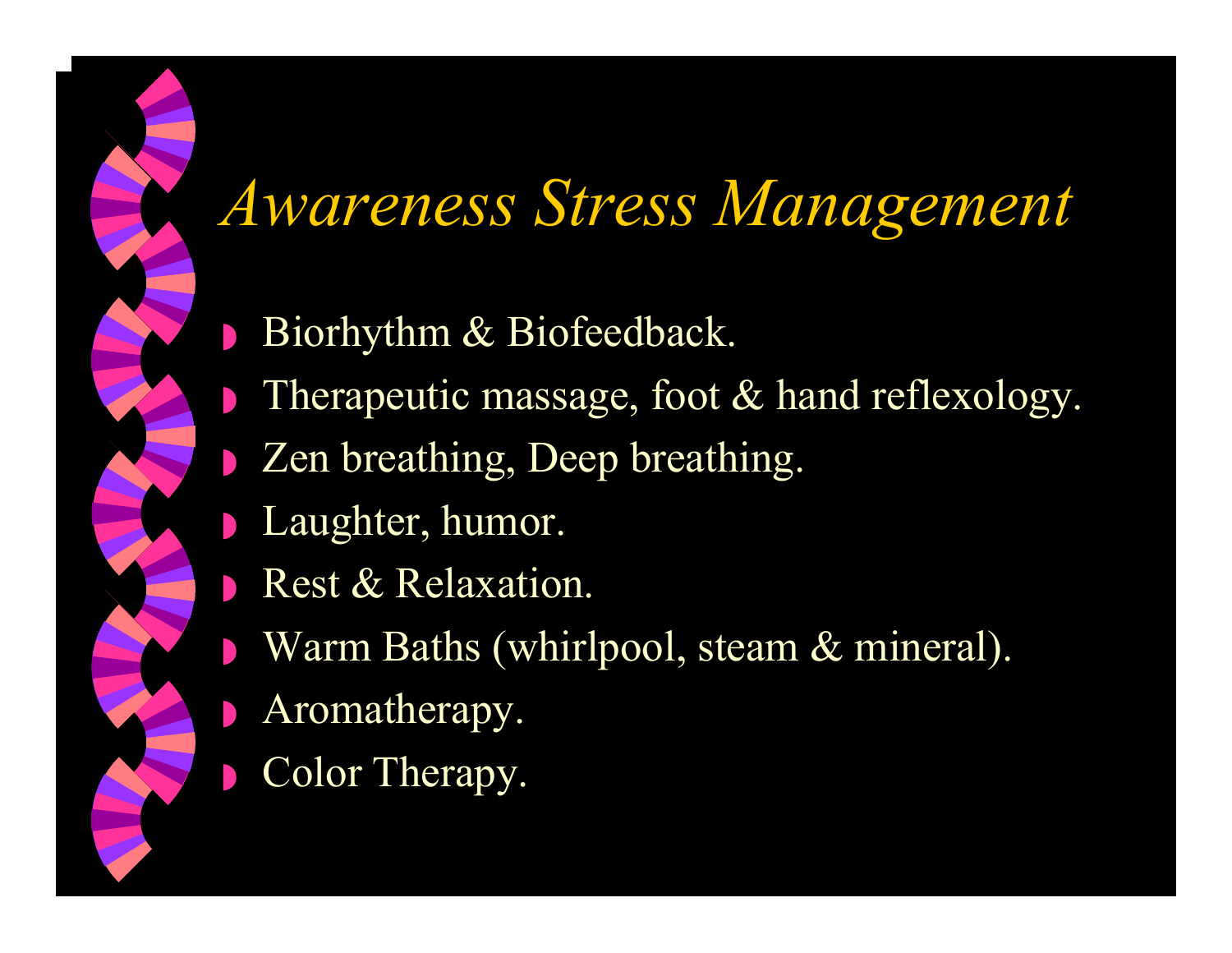*Altered Awareness Stress Management* ◗ Meditation. ◗ Self-Hypnosis. **• Positive Affirmations.** ◗ Visualization. ◗Prayer.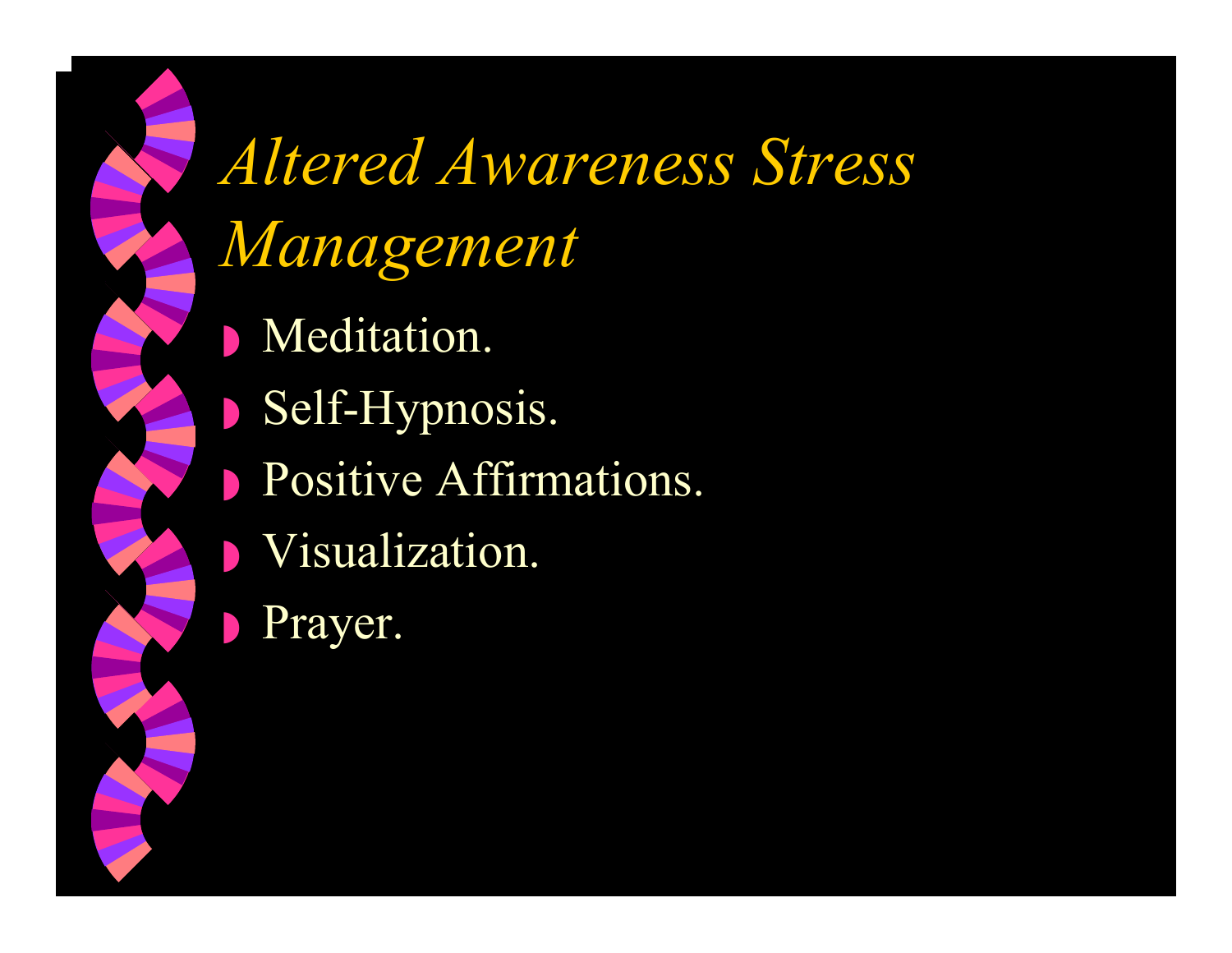*Attitudinal Change Stress Management* **• Change thinking. • Improve Communications.** ◗ Develop positive attitude & outlook. ◗ Seek social support, develop support systems, join support group. ■ Don't isolate self. ◗Seek professional help.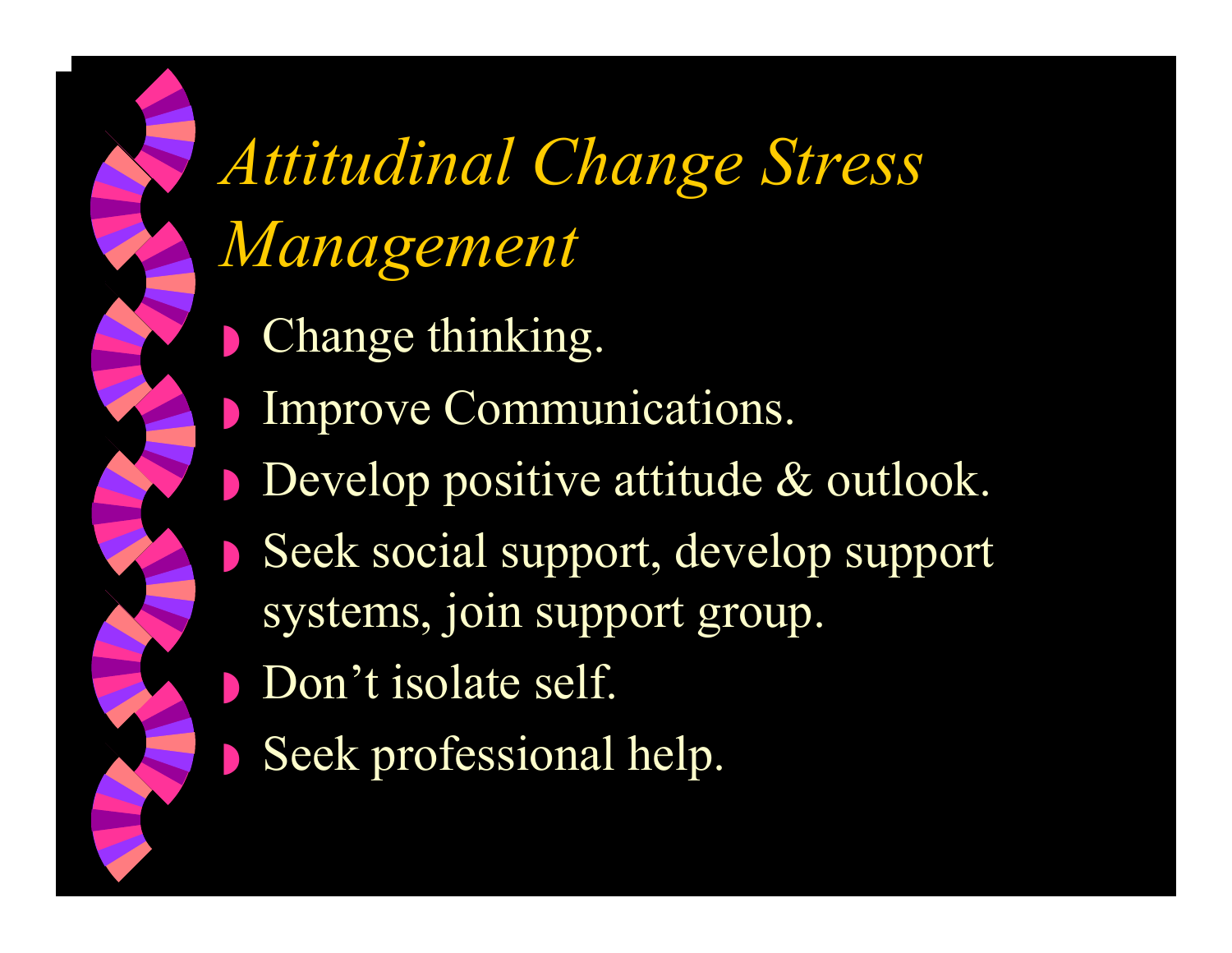### *FOODS TO AVOID*



- ◗ Caffeine (Coffee, Tea, Colas, Chocolate).
- ◗ Sugar, Alcohol, Dairy Products.
- ◗ Red meats & poultry.
- ◗Wheat & Gluten containing grains (oats & rye).
- ◗ Additives (MSG, nitrates, aspartame).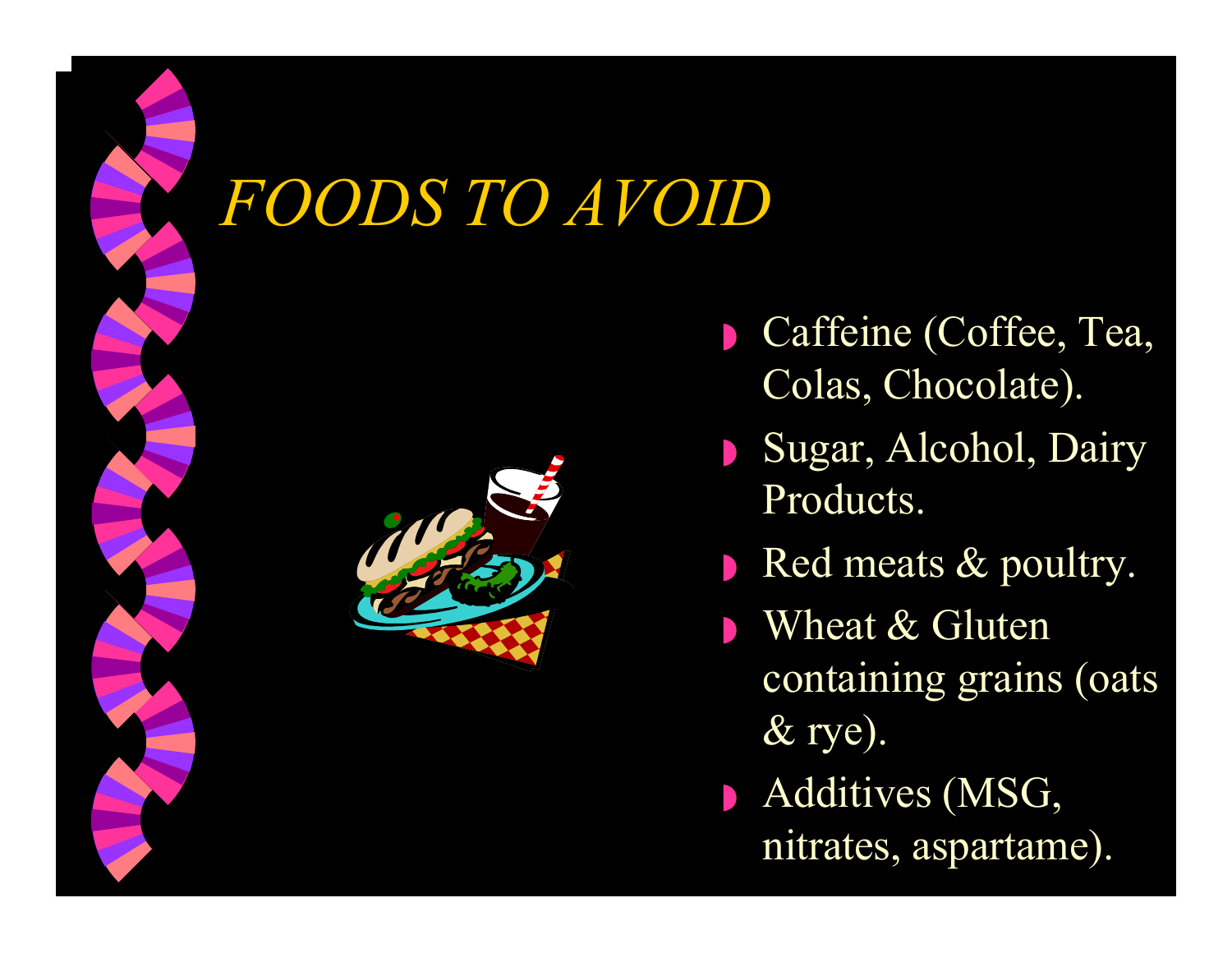## *FOODS THAT RELIEVE STRESS*



- ◗ Vegetables & Fruits (berries, pineapple, apples).
- ◗ Potatoes, Sweet Potatoes & Yams.
- ◗ Legumes (green, peas, lentils, limas, split peas, sprouts, tofu).
- ◗Pasta, rice.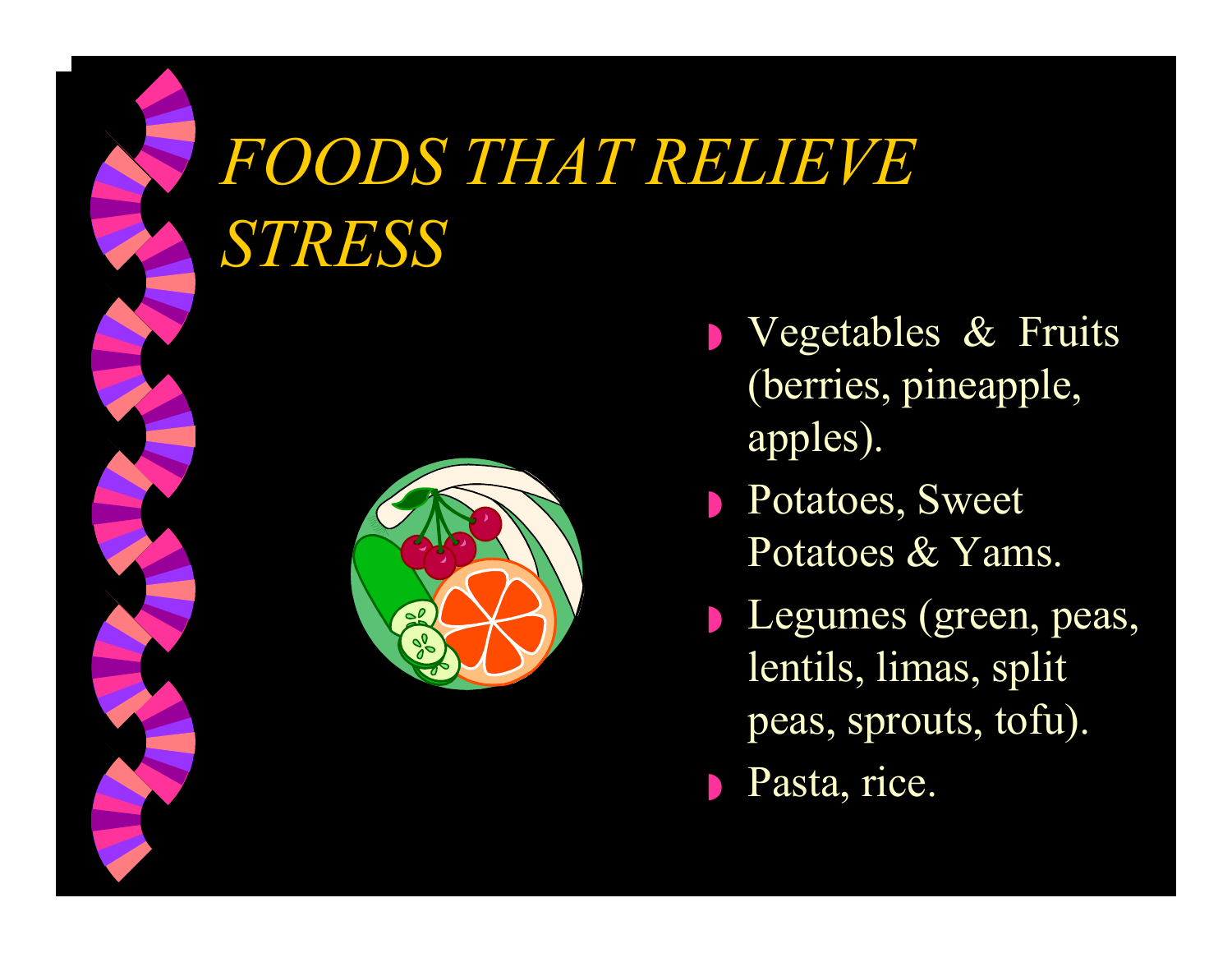#### *Foods That Relieve Stress*



◗Seeds & Nuts (flax, pumpkin, sesame, sunflower, pecans, almonds, pistachios).

- ◗ Fish (salmon, tuna, mackeral, trout, halibut, cod).
- ◗ Water - Pure & Bottled.